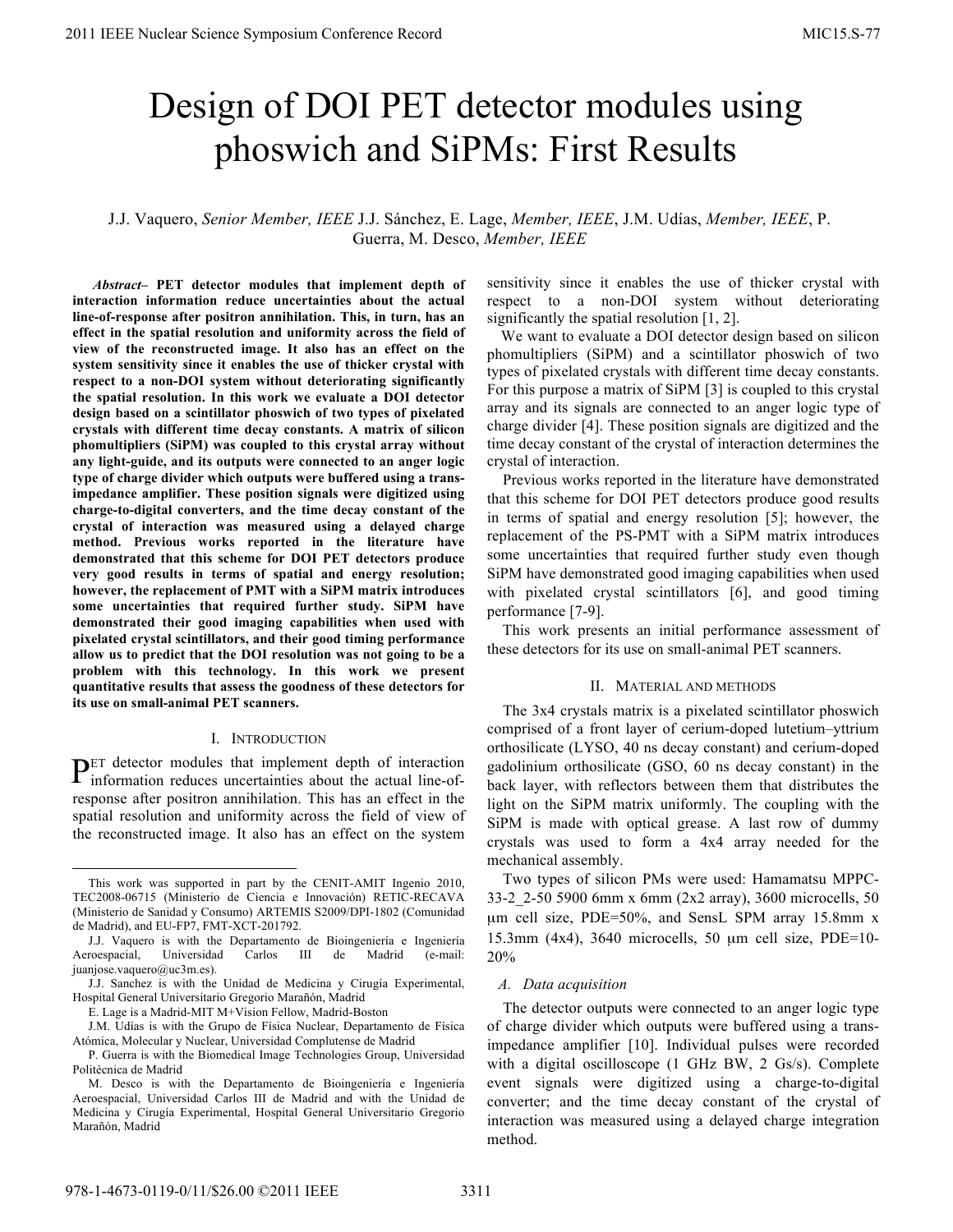Data transmission is done using an USB 2.0, and a FPGA is used in several acquisition tasks such as event detection, managing data from analog-to-digital converters or processing those data in real-time. From the six ADC channels one is used as a TDC (Time-to-Digital Converter) for fine timestamp of the events, and a second one does the delayed charge integration used in the phoswich crystal identification [11].

Field-flood illumination is done using a using a 22Na radioactive source, and the pencil-beam used to scan the detector sideways was formed by collimating a 18F source using lead (Pb) shields and electronically setting in coincidence the SiPM-based detector with a fast PMT coupled to a lutetium based scintillator crystal.



Fig. 1. Readout electronics based on the Analog Devices AD8002 (600MHz bandwidth and 1200 V/ms slew rate) current feedback amplifier. Capacitive coupling was optional.

#### III. RESULTS

Pulse shape for single crystals clearly (Fig. 2) shows two different decay times, what indicates that the timing performance of these devices preserves the phoswich information.



Fig. 2. Average of 1000 LYSO pulses (red) and 1000 GSO pulses (green). Integration windows for the total and delayed energy were derived from these recordings

The corresponding phoswich diagram for single crystals depicts two different clusters easy to segment (Fig. 3).



Fig. 3. Enlargment of the photopeaks area of the phoswich image of a single crystal for a field flood illumination of the array. Axis are total energy (X) and delayed energy (Y) for a selected single pixel from the matrix. Total integration time was 200 ns, delay was 140 ns

Individual phoswich elements can be differentiated in the field-flood images (Fig. 4) and the peak-to-valley ratio is bigger than ten (Fig.5).



Fig. 4. Field-flood illumination of the complete detector assembly (only 3x4 pixels are in the FOV).



Fig. 5. Vertical profile across the central crystal column.

Phoswich diagrams for the whole array (Fig. 6) also show that the two scintillator layers can be identified even after the averaging introduced in the assembled spectrum due to the